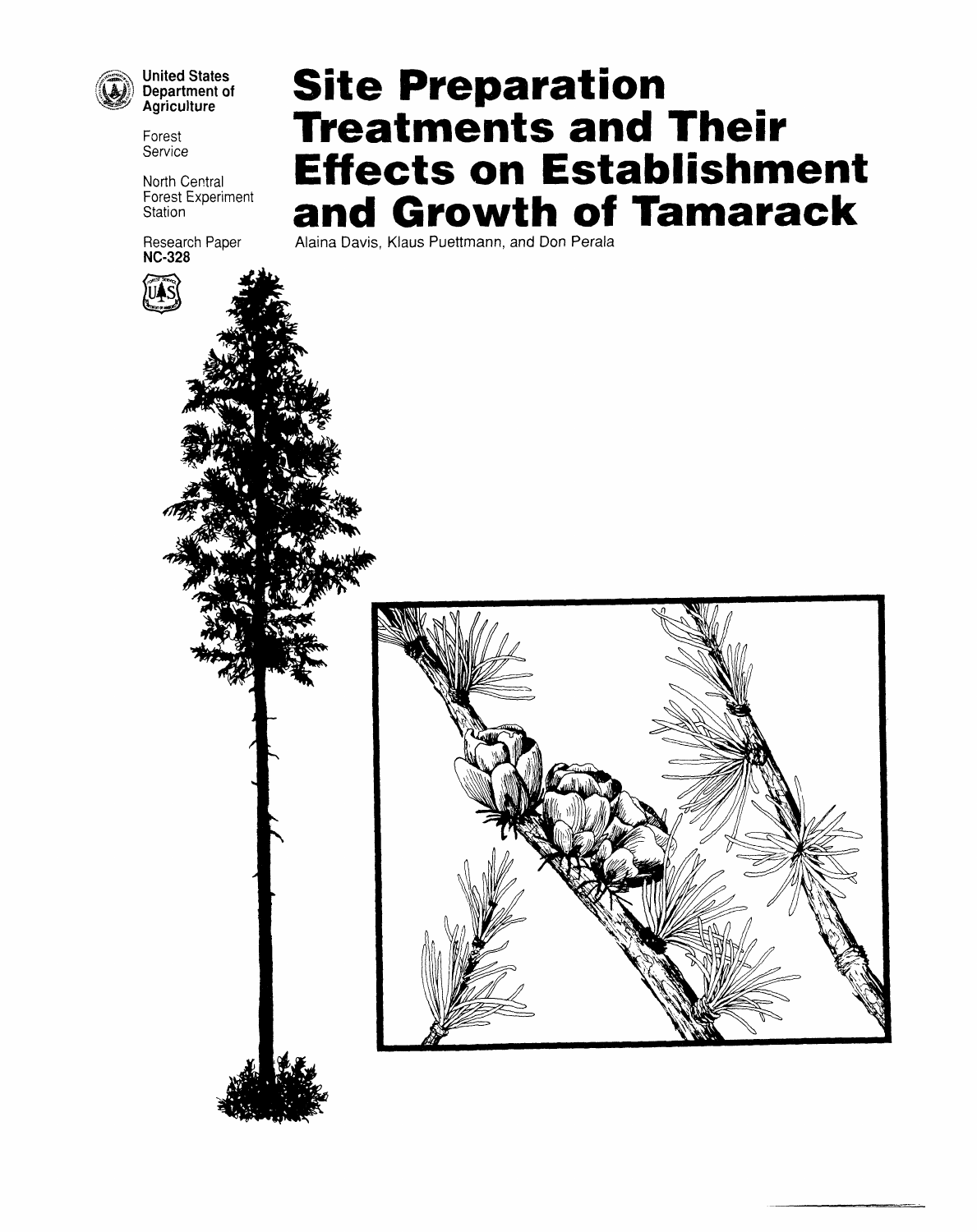The United States Department of Agriculture (USDA) prohibits discrimination in its programs on the basis of race, color, national origin, sex, religion, age, disability, political beliefs, and marital or familial status. (Not all prohibited bases apply to all programs.) Persons with disabilities who require alternative means of communication of program information (braille, large print, audiotape, etc.) should contact the USDAOffice of Communications at (202) 720- 2791.

To file a complaint, write the Secretary of Agriculture, U.S. Department of Agriculture, Washington, DC 20250, or call 202-720-7327 (voice), or 202-720-1127 (TDD). USDA is an equal employment opportunity employer.

> **North Central Forest Experiment Station Forest Service--U.S. Department of Agriculture 1992 Folwell Avenue St. Paul, Minnesota 55108 Manuscript approved for publication October 30, 1996 1996**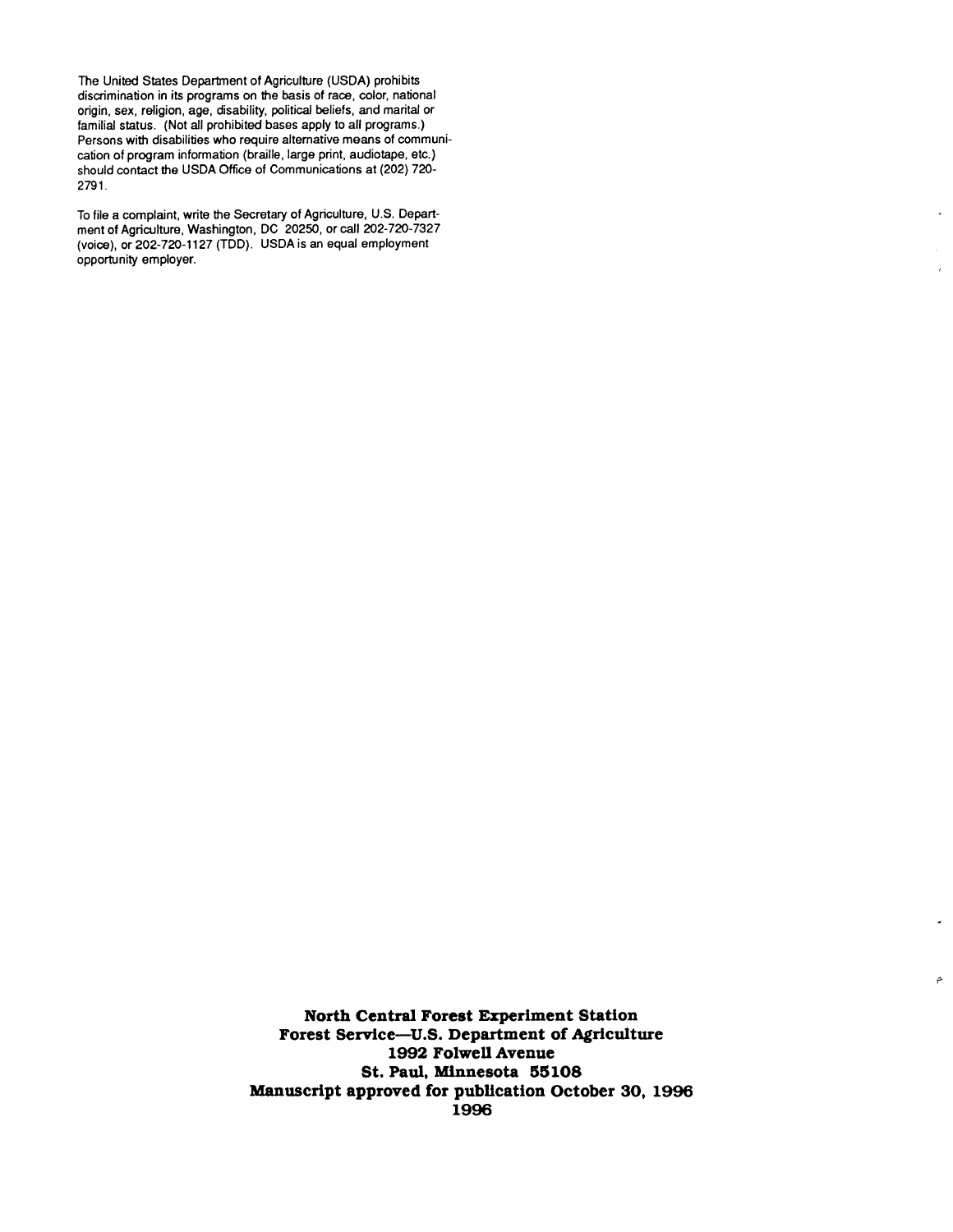## **Site Preparation Treatments and Their Effects on Establishment and Growth of Tamarack**

## Alaina Davis, Klaus Puettmann, and Don Perala

Tamarack (*Larix laricina* (Du Roi) K. Koch) is harvesting methods. Little research has been<br>becoming more important as a commercial species conducted on the importance of site preparation becoming more important as a commercial species conducted on the importance of site preparation (Johnston 1973). in the Great Lakes Region. The native range of tamarack is quite extensive in North America tamarack is quite extensive in North America Although site preparation in mixed black spruce<br>where it exists on poorly drained sites, but also and tamarack stands provides some evidence that grows well on upland sites. In northern Minne-<br>sota, tamarack is a pioneering species primarily seedlings (Johnston 1971), use of broadcast sota, tamarack is a pioneering species primarily seedlings (Johnston 1971), use of broadcast<br>found on peatlands where the organic soil is more burning is limited due to fire injury or mortality of found on peatlands where the organic soil is more burning is limited due to fire injury or mortality than 30 cm in depth. It exists as pure and mixed residual seed-trees. Full-tree skidding is more than 30 cm in depth. It exists as pure and mixed residual seed-trees. Full-tree skidding is more<br>stands with its main associate, black spruce commonly used and leaves very little slash distribstands with its main associate, black spruce commonly used and leaves very little slash (*Picea mariana* (Mill) B.S.P.) (Johnston 1990). (*Picea mariana* (Mill) B.S.P.) (Johnston 1990). Tamarack can exist on ex*t*remely wet sites, but as these sites become mesic, tamarack begins to This study investigates the effects of site prepara-<br>suffer from competition with more shade tolerant tion on tamarack regeneration. In particular, we suffer from competition with more shade tolerant tion on tamarack regeneration. In particular, we tree species. Natural regeneration of tamarack evaluated site preparation as it affects distribution tree species. Natural regeneration of tamarack evaluated site preparation as it affects distributions: abundant light, consis-<br>In and quality of seedbed types as well as density requires three conditions: abundant light, consis- and quality of seedbed types as tent and adequate amounts of moisture, and a and initial growth of seedlings. tent and adequate amounts of moisture, and a satisfactory seed source (Duncan 1954). Natural seeding is the most common method of regenera- SITE **ti**on. At around age 40 tamarack begins to produce abundant seed; good seed crops occur every Our study area is located on peatlands in Block I,<br>3 to 6 years (Johnston and Brittain 1983, Duncan Compartments 108 and 111 (E 1/2, NE 1/4, Sec. 3 to 6 years (Johnston and Brittain 1983, Duncan 1952). The optimal seedbed is warm moist or-1952). The optimal seedbed is warm moist or-<br>ganic soil with little brush, but *Mnium* mosses Compartment 204 (E 1/2, NE 1/4, Sec. 1, T 156 ganic soil with little brush, but *Mnium* mosses Compartment 204 (E 1/2, NE 1/4, Sec. 1, T 156 may also provide adequate germination conditions N. R 25 W and Compartment 213 (N 1/2, NW 1/ silvicultural systems are currently used to man-<br>age tamarack but little information exists on the morthern Minnesota. The average annual rainf age tamarack but little information exists on the northern Minnesota. The average annual rainfall<br>effectiveness of natural seeding under different is 64.3 cm and the average annual temperature is

Al**aina Davis,** Graduate Research Assistant**,** associated species is presented in table 1. Department of Forest Resources, University of Minnesota, St. Paul, MN. MET**HO**D**S**

**Klaus Puettmann**, Assistant Professor, Depart-<br>
The study area was laid out in 1979 into six<br>
ment of Forest Resources, University of Minne-<br>
<u>Experimental units, each about 1 ha in size.</u>

and tamarack stands provides some evidence that<br>burning of slash increases stocking of tamarack

may also provide adequate germination conditions N, R 25 W) and Compartment 213 (N 1/2, NW 1/4, (Duncan 1954). Clear-cutting and seed-tree NE 1/4, Sec. 25, T 68 N, R 27 W) in the Pine Island (Duncan 1954). Clear-cutting and seed-tree NE 1/4, Sec. 25, T 68 N, R 27 W) in the Pine Island silvicultural systems are currently used to man-<br>District of the Big Falls Experimental Forest in is 64.3 cm and the average annual temperature is 3.7 **°** C. The study area generally fits the site classification V-23 Tamarack-Black Spruce with somewhat lower proportions of tamarack in the overstory (Sims *et al.* 1989). A list of the main

ment of Forest Resources, University of Minne- experimental units, each about 1 ha in size. Site preparation treatments were broadcast burning, full-tree skidding, and full-tree skidding with **Don Perala**, Research Forester (retired), North subsequent broadcast burning. Full-tree skidding Central Experiment Station, Grand Rapids, MN. and broadcast burning were randomly assigned to and broadcast burning were randomly assigned to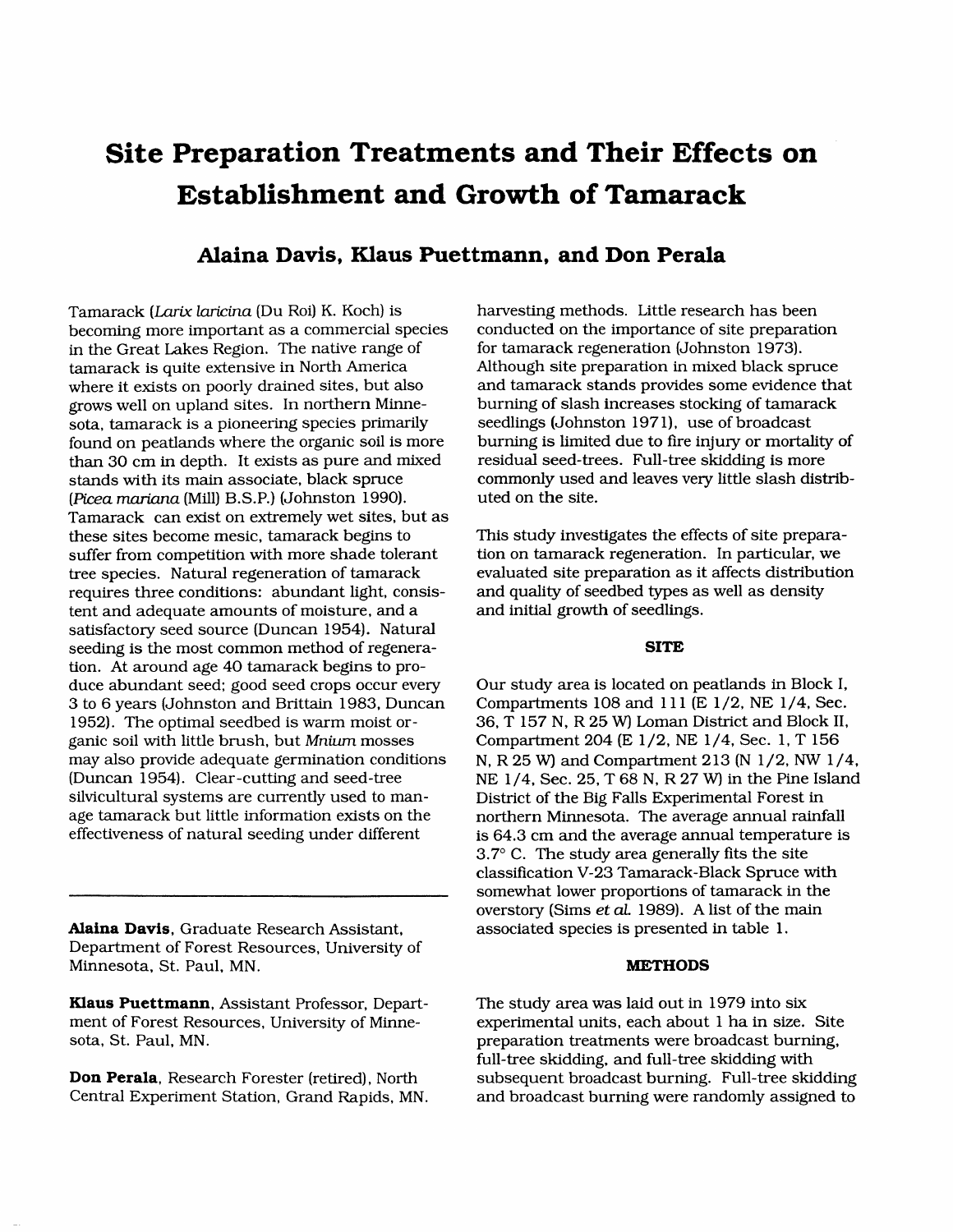Table 1.-Associated vegetation on tamarack study areas

| Blueberry  Vaccinium angustifolium Ait.            |
|----------------------------------------------------|
|                                                    |
|                                                    |
| Grasses  Poa spp., Bromus spp., Calamagrostis spp. |
| Labrador tea  Ledum groenlandicum Oeder            |
|                                                    |
|                                                    |
|                                                    |

the experimental units. Each unit was labeled according to compartment (108, 111, 204, and 213) and site preparation treatment (S=skid, B=burn, SB=skid-burn).

Stand density and basal area of the mature stand before harvest were sampled by measuring trees more than 9 cm diameter at breast height on four circular plots with a radius of 8 m located systematically in each unit (table 2). Site index was estimated using the height of dominant and codominant trees. Trees 7.5 cm d.b.h. and larger on the skid units were pulled to designated

landings as whole trees using a rubber-tired skidder. Slash was burned progressively on landings. The burn-only units were clearcut. removing all trees with a d.b.h of 5 cm and larger. The burn-only units had all slash left evenly distributed and were surrounded by a slash-free alley 7.5 m wide. The units were burned in spring 1980.

During the spring of 1983, the basal area of the adjacent stand seed source for the harvested area was sampled for compartments 213 and 204, using 0.04-ha plots (table 3). Within compartments 108 and 111, 1-m<sup>2</sup> seed traps were placed using 20- by 60-m spacing. Numbers of traps used ranged from six on compartment 111 to four on compartment 108. Seeds were counted in October 1980 and in June and October 1981. Except for compartment 213, the dominant seedbed type present on each treatment unit was determined in 1983 by sampling  $48$  1-m<sup>2</sup> plots. The seedbed type that supported the most seedlings of tamarack was also recorded on each square meter plot. Seedling density of tamarack and all species was sampled on each treatment in 1992 using the method of non-overlapping triangles (Klier 1969) and recording height (meters) and diameter (millimeters) of sample trees.

|                                 | Compartment |        |             |         |         |                |
|---------------------------------|-------------|--------|-------------|---------|---------|----------------|
| <b>Characteristic</b>           | 108-B       | 108-SB | $111 - B$   | $111-S$ | $204-S$ | $213-B$        |
| <b>Tamarack</b>                 |             |        |             |         |         |                |
| Density (tpha)                  | 99          | 123    | $\mathbf 0$ | 0       | 12      | N*             |
| Basal Area/ha (m <sup>2</sup> ) | 1.7         | 2.6    | O           | 0       | 0.2     | N <sup>*</sup> |
| 50-year Site Index (m)          | 9           | 9      | 10          | 9       | 9       | $N^*$          |
| <b>Black spruce</b>             |             |        |             |         |         |                |
| Density (tpha)                  | 765         | 259    | 432         | 691     | 543     | N*             |
| Basal Area/ha (m <sup>2</sup> ) | 21.5        | 9.9    | 20.1        | 19.4    | 17.0    | N*             |
| 50 year Site index (m)          | 12          | 11     | 11          | 12.     | 12      | 13             |

Table 2.-Site characteristics before treatment

\*N=Not measured.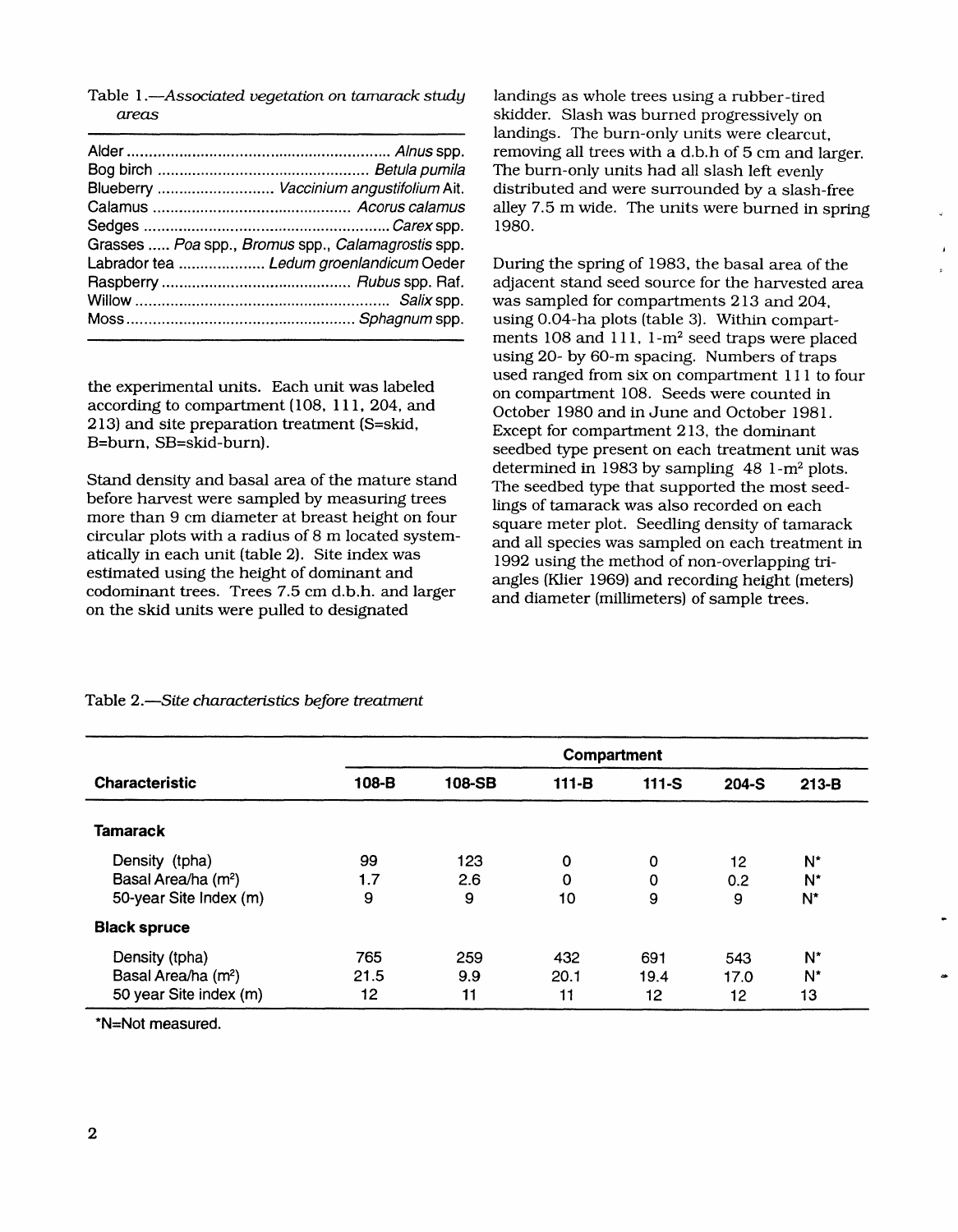*Tamarack and Black Spruce adjacent to compartments 213 and 204* 

| <b>Characteristic</b>                                                                                                                        | Compartment              |                         |  |  |
|----------------------------------------------------------------------------------------------------------------------------------------------|--------------------------|-------------------------|--|--|
|                                                                                                                                              | $213-B$                  | 204-S                   |  |  |
| Tamarack density (tpha)<br>Tamarack basal area (m <sup>2</sup> )<br>Black spruce density (tpha)<br>Black spruce basal area (m <sup>2</sup> ) | 444<br>60.6<br>12<br>0.1 | 247<br>10.6<br>33<br>12 |  |  |

Our study was exploratory and is limited to a set<br>of case studies. It yields an incomplete, unbal-<br>skid-burn treatment, but at a lower frequency anced, but completely randomized design. Beanced, but completely randomized design. Be-<br>cause replication is minimal, little statistical<br>than on the burned-only treatments (fig. 1). Leaf cause replication is minimal, little statistical litter was the second most common seedbed type<br>inference can be made. The results are inter-<br>on the skid burn treatment. In contract, orbig preted from large magnitudes of differences<br>observed among treatments and by inference from spective among a californic and by and concerned in skill-only treatments.

Seed source density and basal area measure-<br>ments (table 3) indicated that the seed source was<br>expressed by seedling density: expressed by seedling density of tamarack downwind about expressed by seedling density: 20 to 50 m from the treatment. Total seed rain **Seed***b*e**d t**y**p**e S**eed**li**n**g**s***/*1**00 m** = averaged nearly nine seeds*/*m 2 **o**ver the 2-year period (table 4). Tamarack had a better seed year

Table 3.**--***Seed source basal area and density of* in 1980 than in 1981; the former accounted for *partments 213 and 204* collection period. However, this f*un*ding is partially due to the two seed rain measurements for 1980*,* which counted all seed released during fall, winter, and spring, compared to the one seed rain measurement for 1981*,* which captured the seed **213***-***B 204***-***S** released during the fall of 1981. Black spruce did not make up a substantial proportion of the incoming seed rain, contributing less than 1 percent of the total seed (table 5).

## Black spruce basal area (m2) 0.1 1.2 **S**ee**d**be**d** l\_req**u**e**nc**y **and Q**uali**t**y

Burn-type Bryophytes (bryophytes other than sphagnum moss) were dominant on each burn on the skid-burn treatment. In contrast, sphagnum moss was the dominant seedbed type on the<br>skid-only treatments.

An estimate of the expected number of tamarack **RESULTS** seedlings on each 100 m<sup>2</sup> for each seedbed type was calculated based on the number of tamarack **Seed Rain** seedlings supported by a seedbed type and the area of that seedbed type for each treatment. This

| Seedbed type         | Seedlings/100 $m2$ |  |  |
|----------------------|--------------------|--|--|
| Sphagnum moss        | 113                |  |  |
| Burn-type bryophytes | 144                |  |  |
| Leaf litter          | 35                 |  |  |

Table 4.**--***Mean nu*m*ber of tamarack seeds sampled within compartments 108 and 111*

|       |         | Compartment |         |         |
|-------|---------|-------------|---------|---------|
| Year  | 108-SB  | 108-B       | $111-S$ | $111-B$ |
| 1980* | 122,500 | 95,000      | 63,300  | 60,000  |
| 1981  | 2,500   | 2,500       | 3,300   | 0       |
| Total | 125,000 | 97,500      | 66,600  | 60,000  |

\* 1980 measurements included seed rain collected in October 1980 and June 1981. Measurements for 1981 **inclu**ded **only s**eed **rain coll**e**ct**ed **in** O**ct**ober **1981.**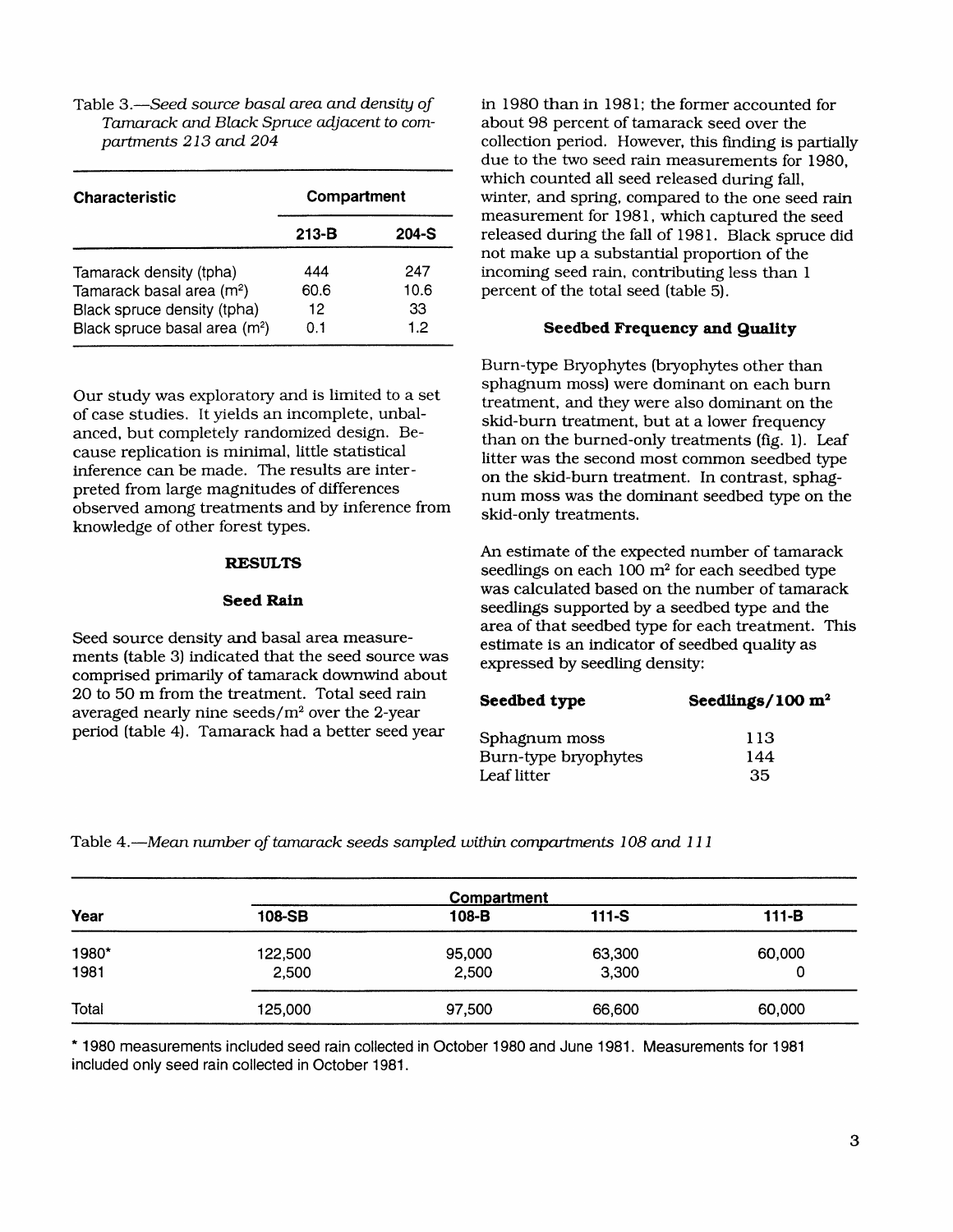Table 5.—Mean number black spruce seeds per hectare in compartments 108 and 111

| Compartment   |            |            |                |            |  |
|---------------|------------|------------|----------------|------------|--|
| Year          | 108-SB     | 108-B      | $111-S$        | $111 - B$  |  |
| 1980*<br>1981 | 2,500<br>0 | 2,500<br>0 | 1,667<br>1,667 | 2,500<br>0 |  |
| Total         | 2,500      | 2,500      | 3,334          | 2,500      |  |

\* 1980 measurements included seed rain collected in October 1980 and June 1981. Measurements for 1981 included only seed rain collected October 1981.



Figure 1.-Relative frequency of seedbed types in treatment units.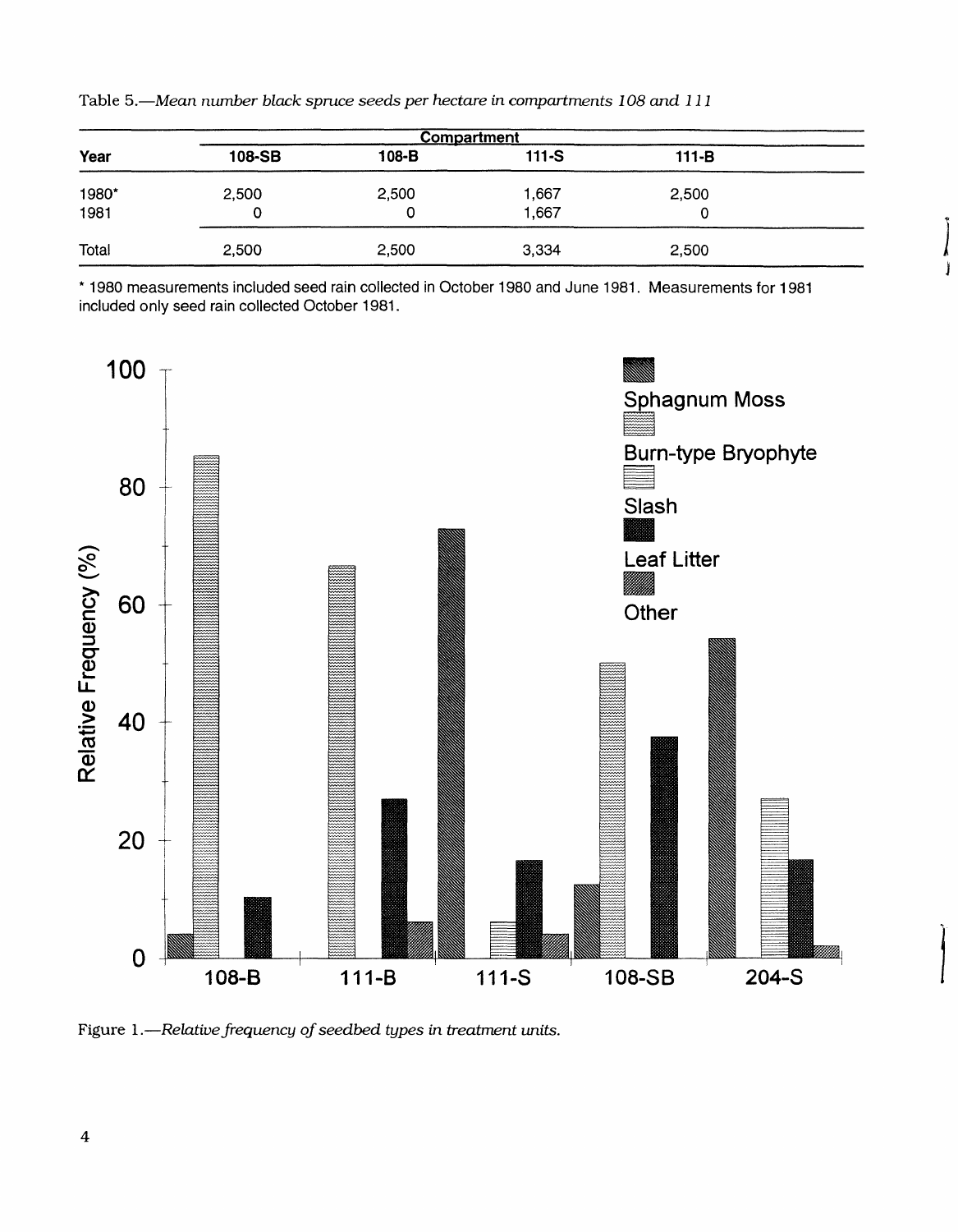The burn-only treatment plots had a higher indicate that seedfall drops considerably as tamarack density than the skid treatments. The distance increases from the seed stand and densest tamarack stocking in 1992 (4,800 t/ha) was found in compartment 213-B (fig. 2). The next highest densities were found in the 108-B<br>and 111-B treatments. Black spruce densities and 111-B treatments. Black spruce densities low seed rain, all plots received sufficient seed to were generally highest on two burn treatments establish a fully stocked tamarack stand. Even a were generally highest on two burn treatments establish a fully stocked tamarack stand. Even at (108-B and 213-B) and seem to be about half of the lowest density of tamarack, with 1.800 tpha. the tamarack densities. The average height (fig. 3) and diameter (fig. 4) of tamarack were greatest on the skid treatments except for one burn treatment (213-B), which also had the greatest number of seedlings. Tamarack seedlings were consistently lowest density of black spruce was 400 tpha with taller and larger in diameter than black spruce on an average spacing of 5.0 m, which is considered taller and larger in diameter than black spruce on the same plot (figs. 3 and 4).

Seed rain density for tamarack was low within a distance of 20 to 50 m, indicating that seed availability and dispersal at these distances might

**Density and Initial Growth** be of concern in strip clearcuts. Seed dispersal curves for tamarack in Alaska and Minnesota distance increases from the seed stand and that<br>as little as 2 percent of seedfall recorded under the stand can be found at a distance of 30 m<br>(Brown *et al.* 1988; Duncan 1954). Despite the the lowest density of tamarack, with 1,800 tpha, average spacing of seedlings was 2.4 m in the study area. Less than adequate seed rain for<br>black spruce probably affected the density of black spruce seedlings on most treatments. The lowest density of black spruce was 400 tpha with barely adequate stocking (Johnston 1977).

**DISCUSSION** Although all site preparation treatments led to adequate stocking, burning alone was most<br>successful in preparing the site for tamarack germination. The treatment affected black spruce<br>in much the same way except where seed rain was



Figure 2.--*Number of tamarack and black spruce seedlings per hectare 12 years after ha*r*vest*.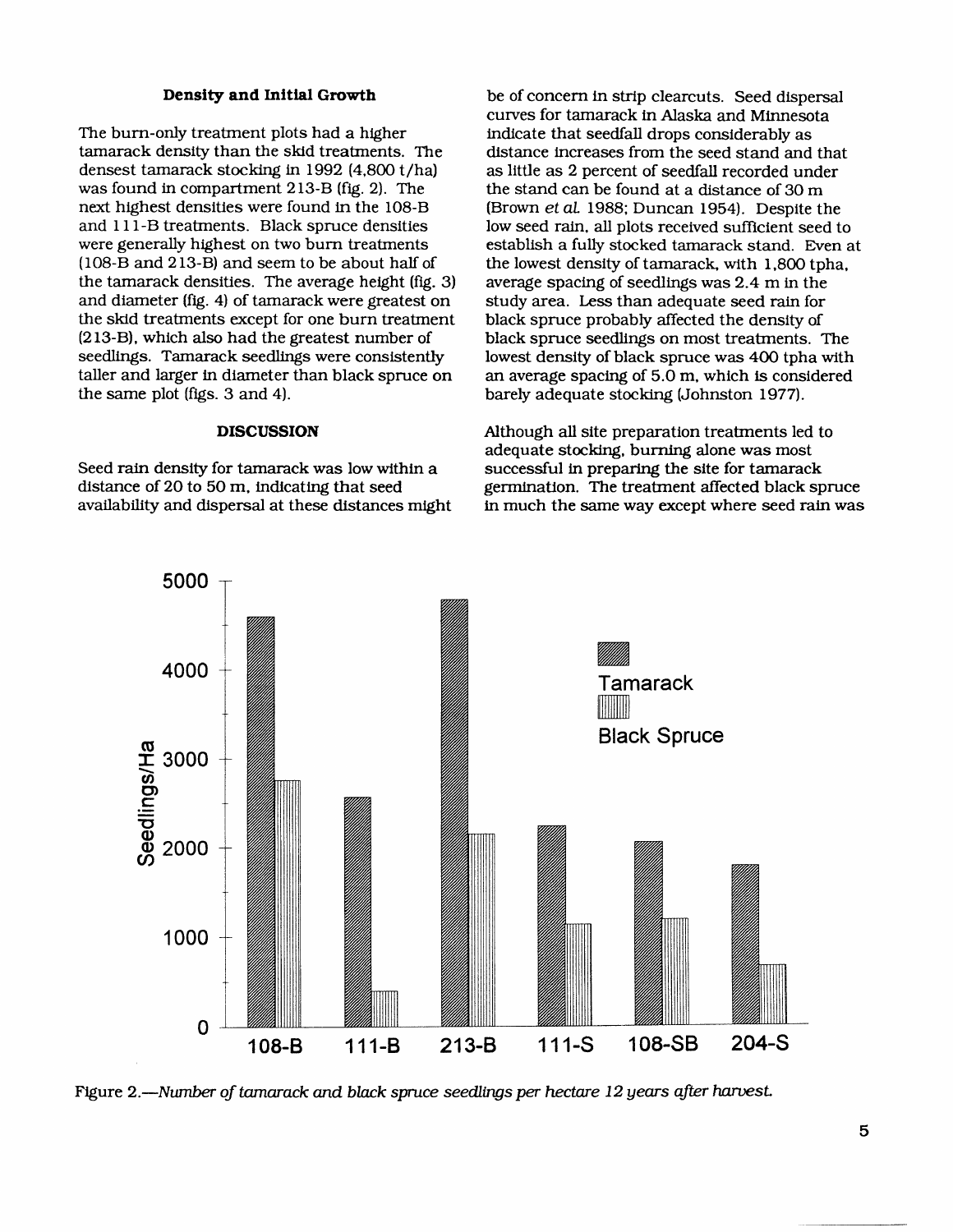

Figure 3.—Average height of tamarack and black spruce seedlings 12 years after harvest.

extremely limited. The effect of burning becomes obvious when we compare treatments 111-S and 108-B. Treatment 111-S supported a much lower seedling density, which may be due to differences in seed rain or better slash removal during burning compared to skidding, leading to improved conditions for tamarack establishment (Johnston 1975). Light cover is considered favorable, but heavy shade from slash or other vegetation will hinder tamarack establishment (Duncan 1952). Another reason for the higher tamarack and black spruce densities could be the physical effect fire had on the seedbeds. It is not clear if the Burntype Bryophytes are merely indicators that seedbed conditions were good or if they provide good seedbed conditions. Burning probably removed the surface organic layer leading to a high proportion of Burn-type Bryophyte. Sphagnum moss can make a good seedbed, but surface drying of the top layer during the growing season may limit the moisture available to the seedling (Duncan 1954). Similar concerns about moisture conditions on moss are expressed for black spruce as well. Other more finely textured mosses like Mnium are considered to be better seedbeds than

Sphagnum moss (Duncan 1952). Climate data indicate that the annual temperature and precipitation were close to the average for the growing season in 1981 (average rainfall and temperature in 1981 were  $62.5$  cm and  $5.0^{\circ}$  C). Thus, in areas where burns are not feasible, full tree skidding seems sufficient to provide good germination conditions for tamarack.

The treatment that led to the highest densities (burn) resulted in the slowest diameter and height growth for tamarack and black spruce. The exception to this trend (compartment 213-B) might be due to higher site quality. This may indicate that good germination conditions are not necessarily good growing conditions. More likely, it indicates that tamarack growth has been reduced by competition in the higher density plots. Thinning studies of other species, such as black spruce on organic soils, indicated growth responses to thinning at similar densities in 7-yearold stands (Burns et al. 1996).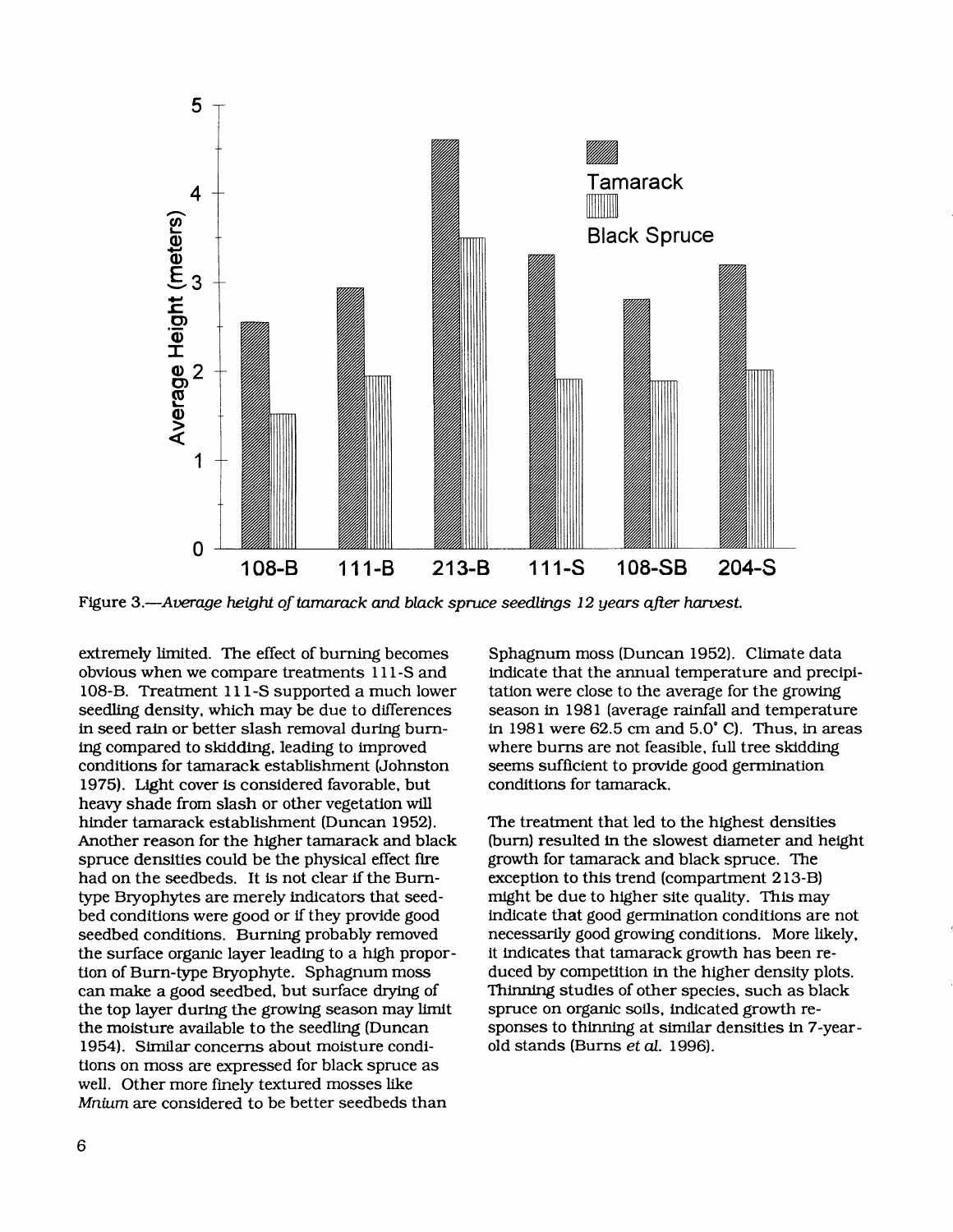

Figure 4.--*Diameter at breast height of ta*m*arack and black spruce seedlings 12 years after ha*r*vest*.

Both site preparation treatments (burning and skidding) resulted in germination rates adequate to establish fully stocked tamarack stands. The Burns*,* J.; Puettmann, K.; Perala*,* D. 1996. **Str**i**p** creased the proportion of Burn-type Bryophytes. **of young black spruce**. Northern The highest tamarack densities coincided with the Applied Forestry. 13(2): 68-72. The highest tamarack densities coincided with the presence of Burn-type Bryophytes. When burning is not possible, full tree skidding can provide Duncan, D.P. 1952. R**epro**du**ct**i**on cutt**i**n**g i**n** adequate seedbeds. The higher density in the **t**am**arack**. For. Notes Rep. 7. St. Paul, MN: between the seedlings. The slower growth rates<br>on the burn treatments compared to the skid treatments suggest the need for earlier thinning in higher density tamarack stands.

### **L**IT**E**R**ATU**R**E** C**I**T**ED**

Brown, K.R.; Zobel, D.B.; Zasada, J.C. 1988.

**C**O**NCLUSION Koch** i**n the Tanana V**all**ey, A**l**aska**. Canadian Journal of Forest Research. 18(3): 306-

- thinning and spacing increases tree growth<br>of young black spruce. Northern Journal of
- School of Forestry, University of Minnesota.
- **Duncan, D.P. 1954. A study of some of the factors affecting the natural regeneration** higher density tamarack stands, **o**f **t**a**m**ar**ac**k (*Lar/x laricina*) i**n M**i**nnesota**. Ecology. 35: 498-521.
- Johnston*,* W.F. 1990. T**am**a**rack**. In: Burns, R.M.; **Seed dispersal, seedling emergence, and** *i. Conifers. Agric. Handb. 654: Washington,* **early survival of Larix laricina (DuRoi) K.** D. D.C: U.S. Department of Agriculture Forest **DC: U.S. Department of Agriculture, Forest** Service: 141-151.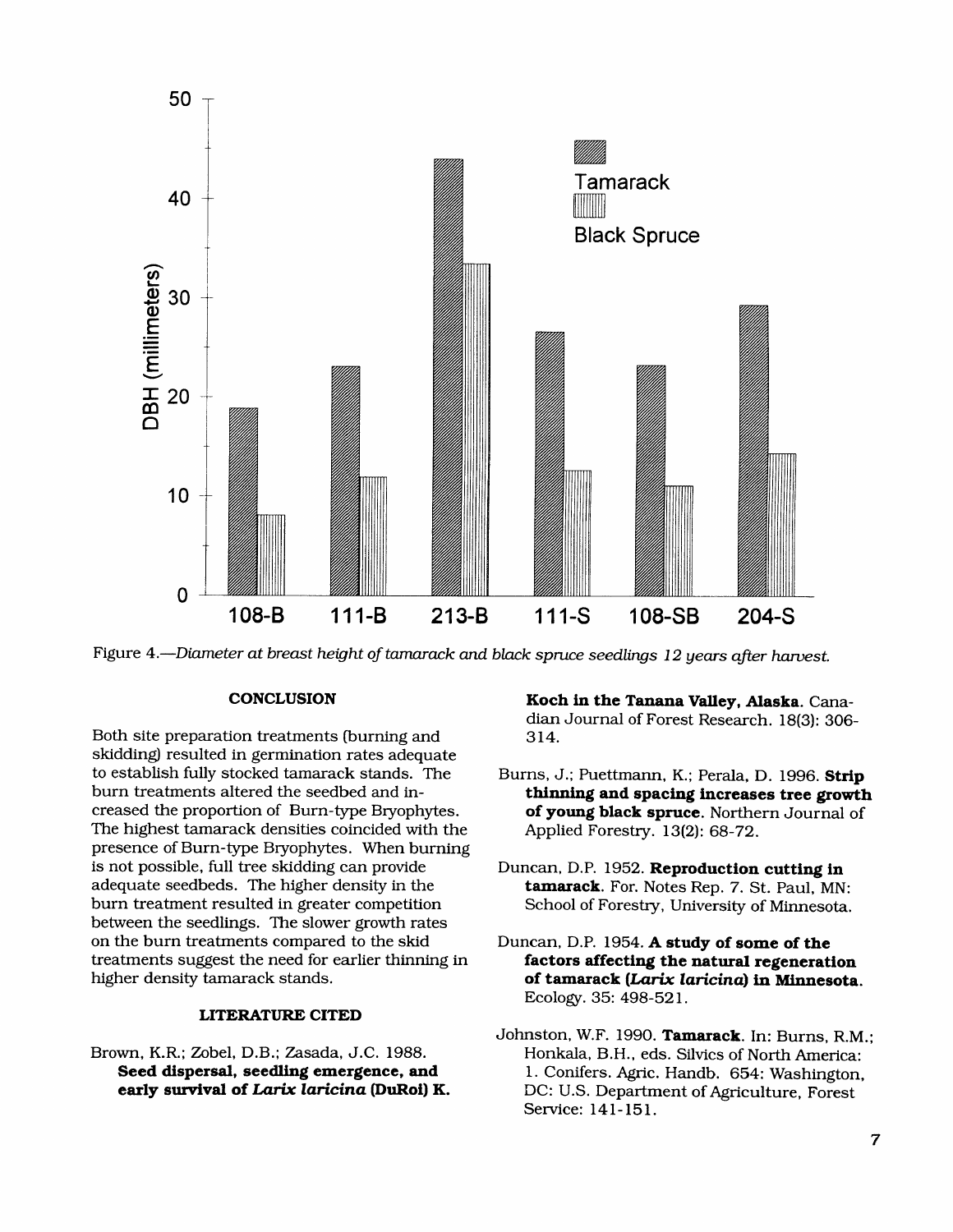Johnston, W**.**F**.** 197**7. Manager's handbook for black spruce in the North Central States.** Gen. Tech. Rep. NC-34. St. Paul, MN: U.S. Department of Agriculture, Forest Service, North Central Forest *E*xperiment Station. 18 p.

Johnston, W.F. 1975. **Repro**d**uc**in**g low**la**nd co**n**ifer forest**. Journal of Forestry. 73: 17-20.

Johnston, W.F. 1973. T**a**ma**r**a**c**k **seed**ling**s prosper o**n **broadcast burns in Minnesota peat**l**and**. Res. Note NC-153. St. Paul, MN: U.S. Department of Agriculture, Forest Servi*c*e, North Central Forest Experiment Station. 3 p.

Johnston, W.F**.** 1971. **Bro**a**dc**a**st burn**i**ng s**la**sh favors b**la**ck spruce reproduction on organic soil in Minnesota.** Fo**r**e**stry C**hroni*c*les**.** 47: 33-35.

Johnston, W.F.; Brittain, R.E. 1983. T**a**ma**rack**. In: Burns, R.M., ed. Silvicultural systems for the major forest types of the United States. Agric. Handb. 445. Washington, DC: U.S. Department of Agri*c*ulture, Forest Service: 99-101.

Klier*,* G. 1969. **Beitrag zu den Baumabstandsmethoden** in **der Forstwirtschaft.** Ar*c*h **-** Forstwesen. 18: 1257-1264.

Sims, R\_a,.; Towfll, W.D.; Bal*d*win, K.A.; Wicware, G.M. 1989. **Field** g**u**ide **to t**h**e f**o**r**e**st** e**cosystem classifica**ti**on for no**rt**hwestern** O**ntario**. **T**o**r**onto, ON: Ontario Ministry of Natural Resources. 191 p.